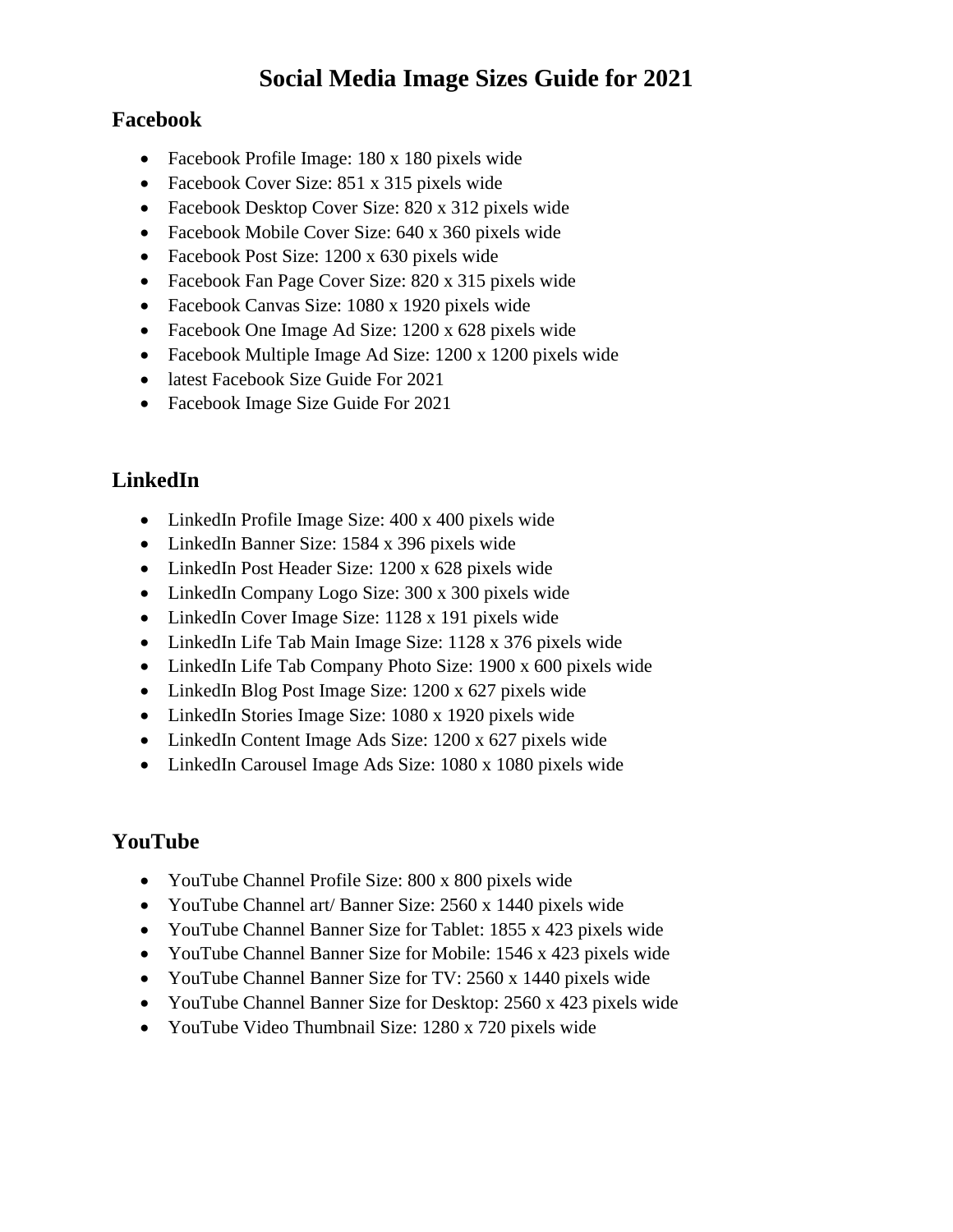#### **Instagram**

- Instagram Profile Image Size: 110 x 110 pixels wide
- Instagram Square Image Post Size: 1080 x 1080 pixels wide
- Instagram Portrait Image Post Size: 1080 x 1350 pixels wide
- Instagram Landscape Image Post Size: 1080 x 608 pixels wide
- Instagram Stories Image Size: 1080 x 1920 pixels wide
- Instagram Square Video Post Size: 1080 x 1080 pixels wide
- Instagram Portrait Video Post Size: 1080 x 1350 pixels wide
- Instagram Landscape Video Post Size: 1080 x 608 pixels wide
- Instagram Video Stories Size: 1080 x 1920 pixels wide
- Instagram IGTV Video Size (Min): 1080 x 1350 pixels wide
- Instagram IGTV Video Size (Max): 1080 x 1920 pixels wide
- Instagram Live Video Size: 1080 x 192 pixels wide
- Instagram Square Ads Size: 1080 x 1080 pixels wide
- Instagram Landscape Ads Size: 1080 x 608 pixels wide

# **Twitter**

- Twitter Profile Photo Size: 400 x 400 pixels wide
- Twitter Header Size: 1500 x 500 pixels wide
- Twitter Post Image Size: 1024 x 512 pixels wide
- Twitter Card Image Size: 1200 x 628 pixels wide
- Twitter Video Size (Square): 720 x 720 pixels wide
- Twitter Video Size (Landscape): 1280 x 720 pixels wide
- Twitter Video Size (Portrait): 720 x 1280 pixels wide
- Twitter Max Video Length: 140 Sec.
- Twitter Image Ads Size: 800 x 428 pixels wide
- Twitter Video Ad Size (Square): 720 x 720 pixels wide
- Twitter Video Ad Size (Landscape): 1280 x 720 pixels wide
- Twitter Video Ad Size (Portrait): 720 x 1280 pixels wide

# **Pinterest**

- Pinterest Profile Image Size: 165 x 165 pixels wide
- Pinterest Square Pin Size: 1000 x 1000 pixels wide
- Pinterest Collection of Pins Size: 1000 x 1000 pixels or 1000 x 1500 pixels
- Pinterest Story Pin Size: 1080 x 1920 pixels wide
- Pinterest Profile Cover Photo Size: 800 x 450 pixels wide
- Pinterest App Ads Size: 1000 x 1500 pixels wide
- Pinterest Carousel Pin Ads Size: 1000 x 1000 pixels wide
- Pinterest Shopping Ads Size: 1000 x 1050 pixels wide